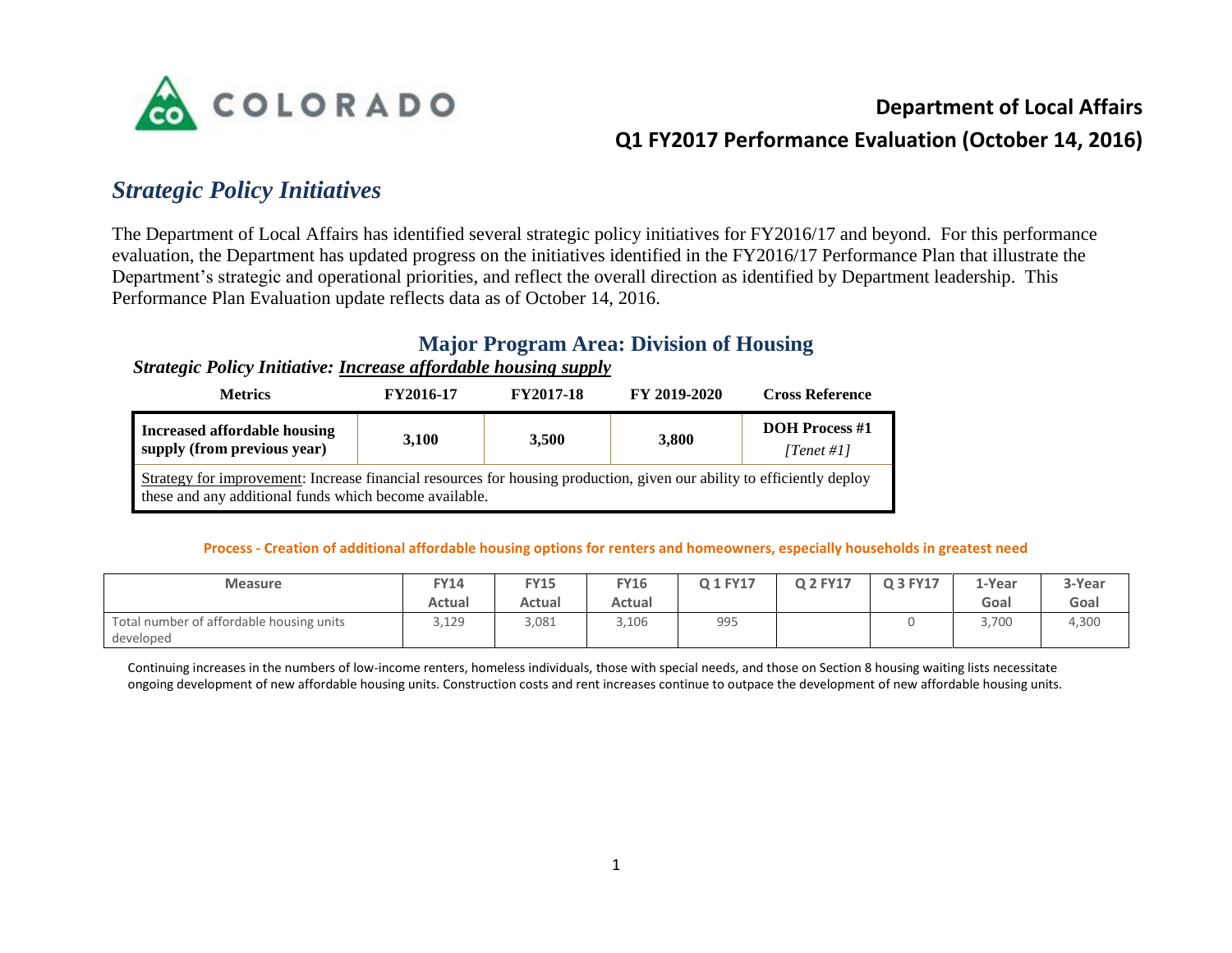

.

# **Department of Local Affairs Q1 FY2017 Performance Evaluation (October 14, 2016)**

|  | Strategic Policy Initiative: Improving quality of life for Fort Lyon residents in a cost-effective manner |
|--|-----------------------------------------------------------------------------------------------------------|
|  |                                                                                                           |

| <b>Metrics</b>                                                                                                                                                                                                         | FY2016-17  | <b>FY2017-18</b> | FY2019-2020 | <b>Cross Reference</b>              |
|------------------------------------------------------------------------------------------------------------------------------------------------------------------------------------------------------------------------|------------|------------------|-------------|-------------------------------------|
| <b>Percent of Fort Lyon residents</b><br>participating in vocational<br>programs.                                                                                                                                      | <b>70%</b> | 73%              | 75%         | <b>DOH Process #4</b><br>[Tenet #1] |
| <b>Percent of Fort Lyon residents</b><br>returning to permanent<br>housing                                                                                                                                             | 65%        | 65%              | 65%         |                                     |
| Percent of residents with<br>improved mental health<br>between time of enrollment<br>and exit from program.                                                                                                            | 80%        | 85%              | 85%         |                                     |
| Strategy for improvement: Create a statewide referral system to identify vulnerable homeless individuals, provide<br>permanent housing, offer medical care, job training, mental health and substance abuse treatment. |            |                  |             |                                     |

#### **Process - Perform required oversight of Fort Lyon operations**

| <b>Measure</b>                                   | <b>FY14 Actual</b> | <b>FY15 Actual</b> | <b>FY16 Actual</b> | Q 1 FY17 | Q 2 FY17 | Q 3 FY17 | 1-Year | 3-Year |
|--------------------------------------------------|--------------------|--------------------|--------------------|----------|----------|----------|--------|--------|
|                                                  |                    |                    |                    |          |          |          | Goal   | Goal   |
| Percent of residents participating in vocational | <b>New</b>         | N/A                | New Metric         | 64       |          |          | 70%    | 75%    |
| programs.                                        | program, no        |                    |                    |          |          |          |        |        |
|                                                  | actuals            |                    |                    |          |          |          |        |        |
| Percent of residents returning to permanent      | <b>New</b>         | 75%                | Metric             | 40       |          |          | 65%    | 65%    |
| housing                                          | program, no        |                    | changed            |          |          |          |        |        |
|                                                  | actuals            |                    |                    |          |          |          |        |        |
| Percent of residents with improved mental        | <b>New</b>         | N/A                | New Metric         | 46       |          |          | 65%    | 70%    |
| health between time of enrollment and exit       | program, no        |                    |                    |          |          |          |        |        |
| from program.                                    | actuals            |                    |                    |          |          |          |        |        |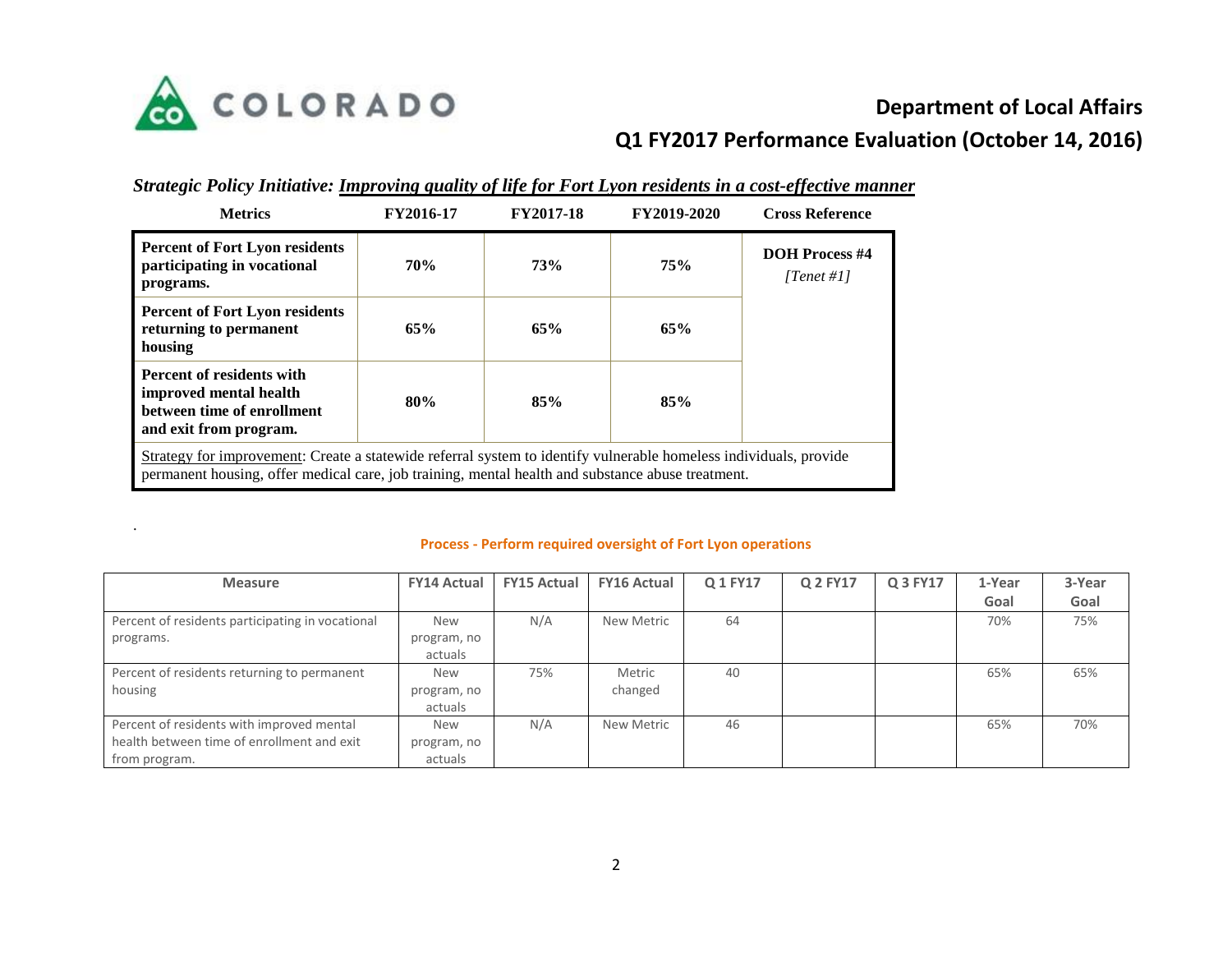

# **Department of Local Affairs**

## **Q1 FY2017 Performance Evaluation (October 14, 2016)**

#### **Major Program Area: Division of Local Government**

| <b>Metrics</b>                                                                                                                                                                                                                                                                                                                                                                                          | FY2016-17      | FY 2019-2020<br><b>FY2017-18</b> |                  |                                      |  | <b>Cross Reference</b> |  |  |  |  |
|---------------------------------------------------------------------------------------------------------------------------------------------------------------------------------------------------------------------------------------------------------------------------------------------------------------------------------------------------------------------------------------------------------|----------------|----------------------------------|------------------|--------------------------------------|--|------------------------|--|--|--|--|
| Complete 14 regional<br>broadband plans to identify<br>key infrastructure needs and<br>projects                                                                                                                                                                                                                                                                                                         | 9 <sup>2</sup> | 6 <sup>2</sup>                   | $TBD^2$          | <b>DLG</b> Process #10<br>[Tenet #1] |  |                        |  |  |  |  |
| <b>Fund 14 critical broadband</b><br>infrastructure "middle-mile"<br>projects to create increased<br>connectivity in at least 28<br>communities                                                                                                                                                                                                                                                         | $5^2$          | 4 <sup>2</sup>                   | TRD <sup>2</sup> |                                      |  |                        |  |  |  |  |
| Strategy for improvement: In partnership with the Office of Economic Development and International Trade and the<br>Office of Information Technology, promote expanded broadband coverage in needed rural communities statewide by<br>leading essential technical support and strategically investing \$30 million In essential regional planning efforts and<br>critical "middle-mile" infrastructure. |                |                                  |                  |                                      |  |                        |  |  |  |  |

*Strategic Policy Initiative: Expand broadband service in rural communities*

<sup>2</sup> This collaboration between multiple agencies is underway and may impact these future metrics.

**Process – Expanded broadband service in rural communities**

| <b>Measure</b>                                                   | <b>FY14</b>                          | <b>FY15</b> | <b>FY16</b> | Q 1 FY17 | Q 2 FY17 | Q 3 FY17 | 1-Year | 3-Year |
|------------------------------------------------------------------|--------------------------------------|-------------|-------------|----------|----------|----------|--------|--------|
|                                                                  | Actual                               | Actual      | Actual      |          |          |          | Goal   | Goal   |
| Completed number of regional infrastructure<br>needs assessments | <b>New</b><br>program, no<br>actuals |             |             |          |          |          |        |        |
| Completed "middle-mile" projects.                                | <b>New</b><br>program, no<br>actuals |             | 0           |          |          |          |        |        |

Local government initiated needs assessment studies to identify key broadband infrastructure needs and projects.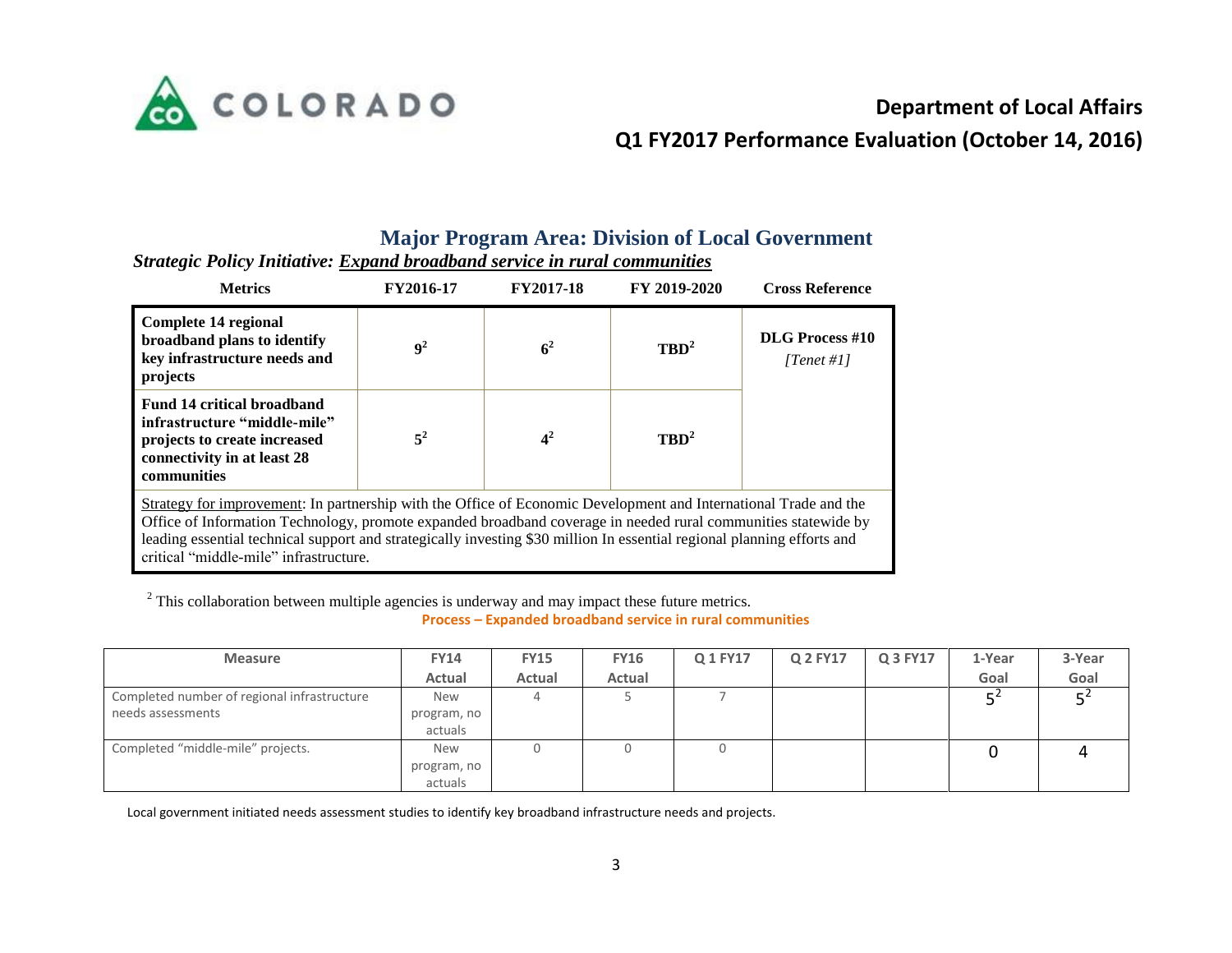

# **Department of Local Affairs**

# **Q1 FY2017 Performance Evaluation (October 14, 2016)**

| <b>Metrics</b>                                                                                                                                                                                                                                                                                                     | FY2016-17       | <b>FY2017-18</b>        | FY 2019-2020 | <b>Cross Reference</b>              |  |  |  |  |  |
|--------------------------------------------------------------------------------------------------------------------------------------------------------------------------------------------------------------------------------------------------------------------------------------------------------------------|-----------------|-------------------------|--------------|-------------------------------------|--|--|--|--|--|
| Add 20 new communities into<br>the National Main Street<br>program by 2020.                                                                                                                                                                                                                                        | 4               | $\overline{\mathbf{4}}$ | 8            | <b>DLG</b> Process #3<br>[Tenet #1] |  |  |  |  |  |
| Produce 2,155 net new direct,<br>indirect and induced jobs by<br>2020 (self-reported)                                                                                                                                                                                                                              | 316             | 373                     | 919          |                                     |  |  |  |  |  |
| Net 450 new businesses by<br>2020 (self-reported)                                                                                                                                                                                                                                                                  | 66<br>192<br>78 |                         |              |                                     |  |  |  |  |  |
| Strategy for improvement: Bring the total number of communities to 34 by adding 20 new communities into the<br>National Main Street program to produce 2,155 net new direct, indirect and induced jobs; 450 new businesses; and<br>leverage over \$37.5 million in public and private investment by June 30, 2020. |                 |                         |              |                                     |  |  |  |  |  |

#### *Strategic Policy Initiative: Additional Main Street Projects*

#### **Process – Additional Main Street Projects**

| <b>Measure</b>                               | <b>FY14</b> | <b>FY15</b> | <b>FY16</b> | Q 1 FY17 | Q 2 FY17 | Q 3 FY17 | 1-Year | 3-Year |
|----------------------------------------------|-------------|-------------|-------------|----------|----------|----------|--------|--------|
|                                              | Actual      | Actual      | Actual      |          |          |          | Goal   | Goal   |
| Add new communities to the National Main     |             |             |             |          |          |          |        |        |
| Street Program                               |             |             |             |          |          |          |        |        |
| Produce new net direct, indirect and induced | <b>NA</b>   | 258         | 930         | 392      |          |          | 250    | 450    |
| jobs.                                        |             |             |             |          |          |          |        |        |
| New businesses.                              | <b>NA</b>   |             |             | 49       |          |          |        |        |